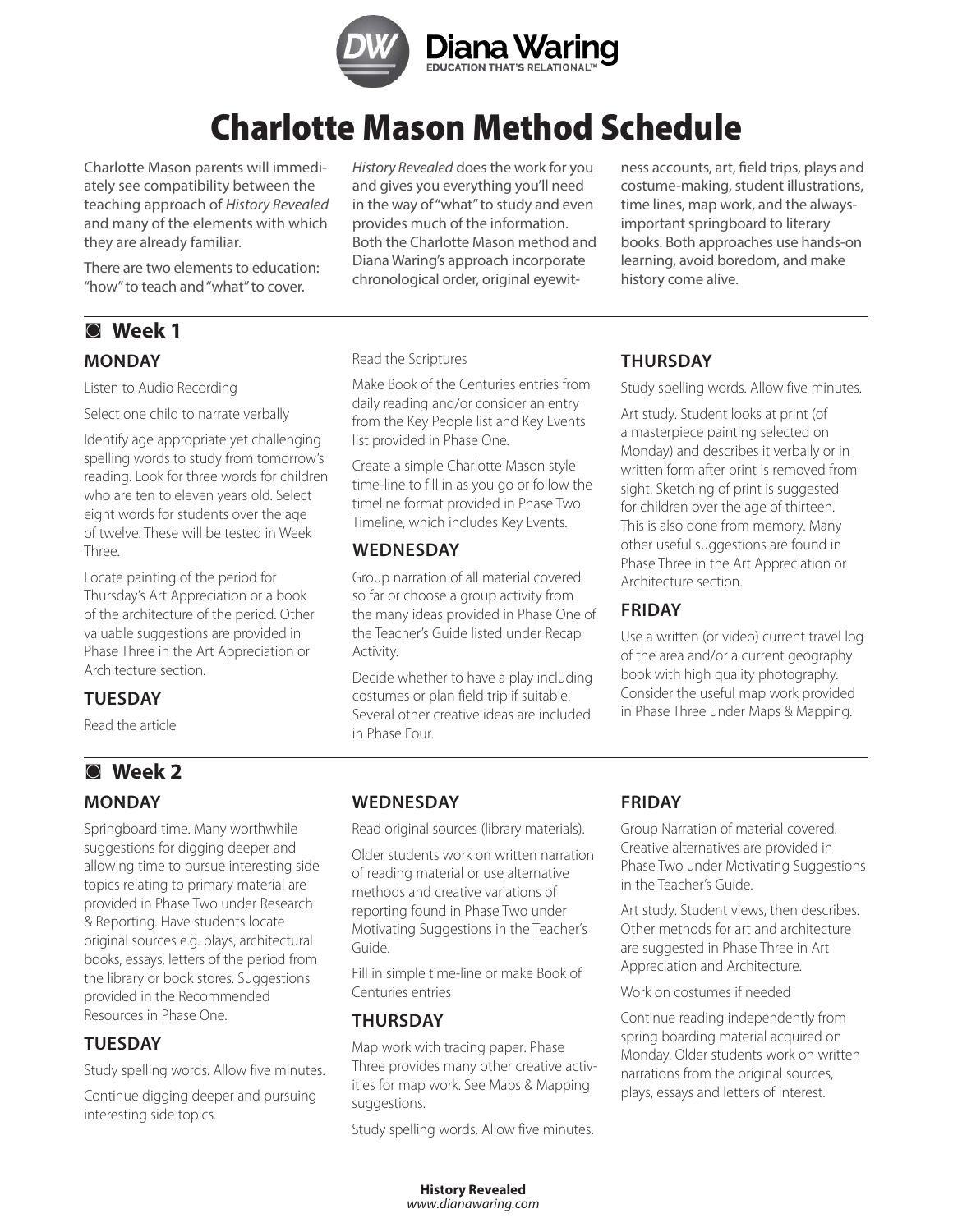

# ◙ **Week 3**

# **Monday**

Study spelling words. Allow five minutes.

Map work with tracing paper. Phase Three provides many other creative activities for map work. See Maps & Mapping suggestions.

Locate painting of the period for Wednesday's Art Appreciation or a book of the architecture of the period. Other valuable suggestions are provided in Phase Three in the Art Appreciation or Architecture section.

# **TUESDAY**

Use a written (or video) current travel log of the area and/or a current geography

# ◙ **Week 4**

# **Monday**

Get Creative time. Practice play. If no play was planned consider creating a board game or choose some other valuable ideas located in Phase Four.

Read from original accounts/travel logs or finish viewing travel videos.

From reading select age appropriate passage for dictation preparation. Choose one or two paragraphs for children who are ten or eleven. Select up to five paragraphs for students twelve and older. Select two or three pages for high school aged students.

book with high quality photography. Consider the useful map work provided in Phase Three under Maps & Mapping.

Optional: Draw or create art project based on geography.

Older students work on written narration.

# **Wednesday**

Spelling test of words selected during first week.

Art study of art located on Monday. View and describe. Many other useful suggestions are found in Phase Three in the Art Appreciation or Architecture section.

Work on costumes for play if applicable.

# **Thursday**

Field trip, if suitable.

Or read from original source books and make notations in Book of the Centuries/ Time Line.

# **Friday**

Listen to music of the period, suggestions listed in Phase Three under Music.

Cook the food listed in the recipe in Phase Three.

Older students complete written narration and turn in.

Identify spelling words from dictation passage for study. Look for three words for children who are ten to eleven years old. Select eight words for students over the age of twelve. If too many spelling words are found, choose a shorter and easier passage.

Locate art for Thursday.

# **Tuesday**

Transcribe the dictation passage.

Practice play, or work on other idea from Phase Four.

# **Wednesday**

Prepare for dictation.

Work on spelling words from passage and test.

Map work with tracing paper. Phase Three provides many other creative activities for map work. See Maps & Mapping suggestions.

# **Thursday**

Read prepared dictation passage and have students write it while you dictate to them.

Art study. View and describe

# **Friday**

Grand Finale: Have play. If not having play, have final verbal narrations, or present selected piece from Phase Four.

# ◙ **Further explanation:**

Charlotte Mason parents will immediately see compatibility in many of the elements in which they are already familiar. The schedule will show how to easily incorporate the Charlotte Mason method while using the short lesson approach.

To review, short lessons are designed to be diverse and to bring variety to each day. By short we mean the entire lesson is approximately 15 minutes per day for children between six and

ten. For students between eleven and fourteen the short lesson time frame is increased to 30 minutes and the older student spends about 45 minutes at each subject.

Art Appreciation in the Charlotte Mason method is enjoyable and brief. The parent will locate a piece of art that correlates to one of the key people or the time period. These can often be found in large art books borrowed from the library. When

the schedule calls for Art Study have each student look intently at the art. It is that simple. No need to lecture or in any way explain or prepare. Remove the art from the student and have them describe what they saw. The parent may look at the art while listening to the description.

Charlotte Mason families are familiar with the Book of the Centuries and simple time lines which are both homemade. They are also familiar

**History Revealed** www.dianawaring.com